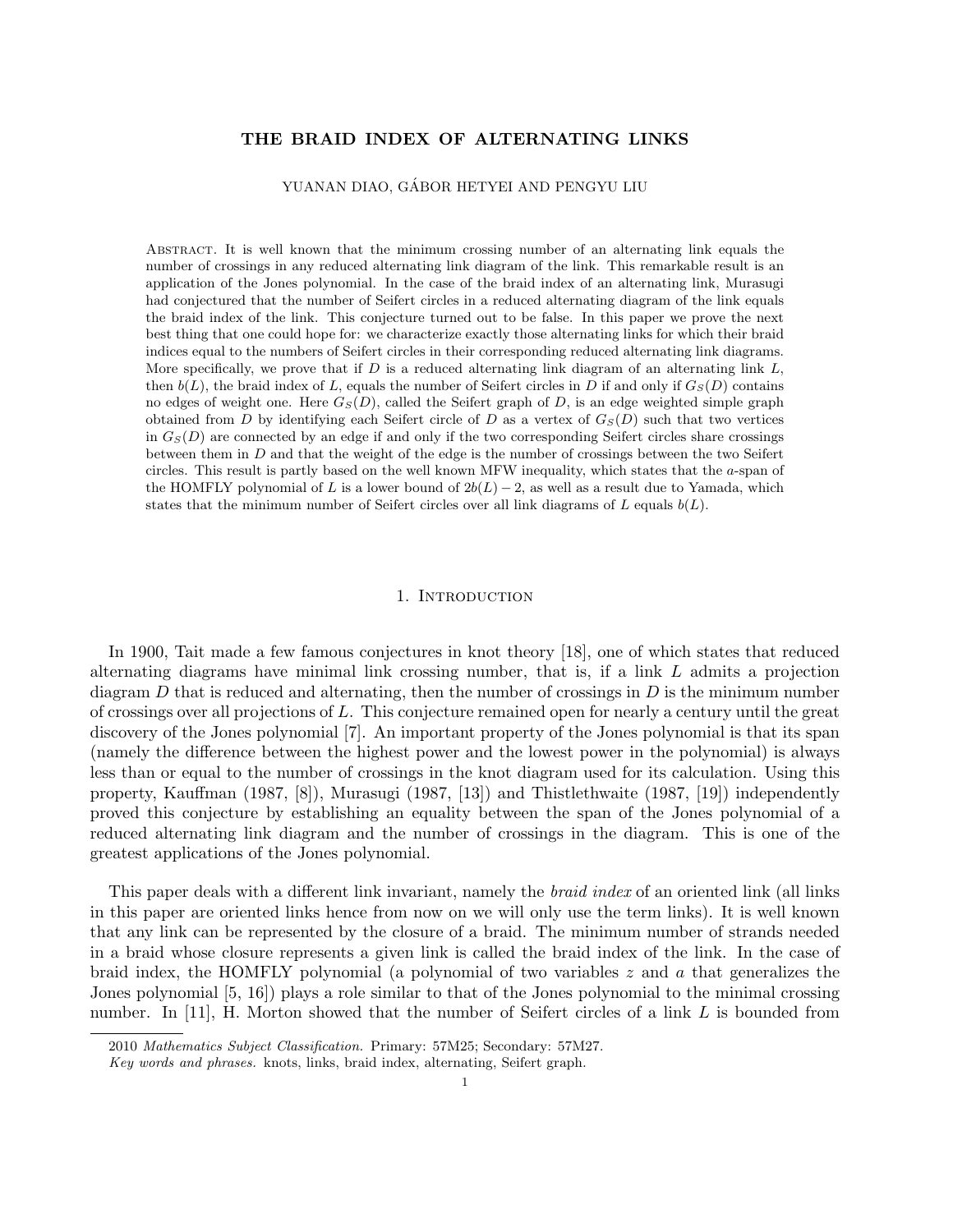below by a-span/2 + 1 (which is called the Morton-Frank-Williams inequality, or MFW inequality for short). Combining this with a result due to Yamada which states that the braid index of an oriented link L equals the minimum number of Seifert circles of all link diagrams of  $L$  [20], it follows that the braid index of L is bounded from below by a-span $/2+1$ . In analogy to the crossing number conjecture for a reduced alternating link diagram, it would be natural for one to hope that equality in the MFW inequality would hold for reduced alternating links. This was indeed conjectured by Murasugi in [14]. This conjecture turned out to be false and counter examples are plentiful. The simplest knot that serves as a counter example is  $5<sub>2</sub>$ : its minimum diagram has 4 Seifert circles but its a-span is only 4 (so a-span/2 + 1 = 3 < 4). In fact the braid index of  $5<sub>2</sub>$  is also 3, not 4. Subsequent research then focused on identifying specific link classes for which the equality in the MFW inequality holds. Examples include the closed positive braids with a full twist (in particular the torus links) [4], the 2-bridge links and fibered alternating links [14], and a new class of links discussed in a more recent paper [9]. For more readings on related topics, interested readers can refer to [1, 2, 3, 12, 15, 17].

The main result of this paper is the complete characterization of those reduced alternating links for which the numbers of Seifert circles in their corresponding link diagrams equal to their braid indices. More specifically, let  $D$  be a reduced alternating link diagram of a link  $L$ , define a simple and edge weighted graph, called the Seifert graph and denoted by  $G<sub>S</sub>(D)$ , as follows. Every Seifert circle corresponds to a vertex in  $G_S(D)$ . Two vertices in  $G_S(D)$  are connected by an edge if (and only if) the two corresponding Seifert circles in D share crossings. The weight of an edge in  $G<sub>S</sub>(D)$  is the number of crossings between the two Seifert circles corresponding to the two vertices in  $G<sub>S</sub>(D)$ . Our main result is stated in terms of  $G<sub>S</sub>(D)$  in a very simple way:

**Theorem 1.1.** Let L be a link with a reduced alternating diagram  $D$ , then the braid index of L equals the number of Seifert circles in D if and only if  $G_S(D)$  is free of edges of weight one.

The proof of the theorem contains two parts. In the easier part, we show that if the link diagram D of a link L contains an edge of weight one, then the braid index of L is less than the number of Seifert circles in D. In this proof D does not have to be reduced nor alternating. In the harder part of the proof, we show that if D is reduced, alternating and  $G<sub>S</sub>(D)$  is free of edges of weight one, then the equality in the MFW inequality holds hence the number of Seifert circles in D equals the braid index of L.

This paper is structured as follows. In Section 2, we introduce the HOMFLY polynomial and the resolving trees. In Section 3, we introduce an important new concept called the *intermediate Seifert* circles (IS circles for short) and the decomposition of a link diagram into the IS circles. In Section 4, we introduce another important concept called the *castle*. This is actually a structure that exists within any link diagram and it is similar to a braid locally. Based on the castle structure, we then develop two algorithms that will provide us two special resolving trees which will play a crucial role in proving our main theorem. The proof of our main theorem is given in Section 5. We end the paper with some remarks and observations in Section 6.

### 2. HOMFLY polynomial and resolving trees

For the sake of convenience, from this point on, when we talk about a link diagram  $D$ , it is with the understanding that it is the link diagram of some link L. Since we will be talking about the link invariant such as braid index and the HOMFLY polynomial, it is safe for us to use  $D$  as a link without mentioning L. Let  $D_+$ ,  $D_-$ , and  $D_0$  be oriented link diagrams of a link L that coincide except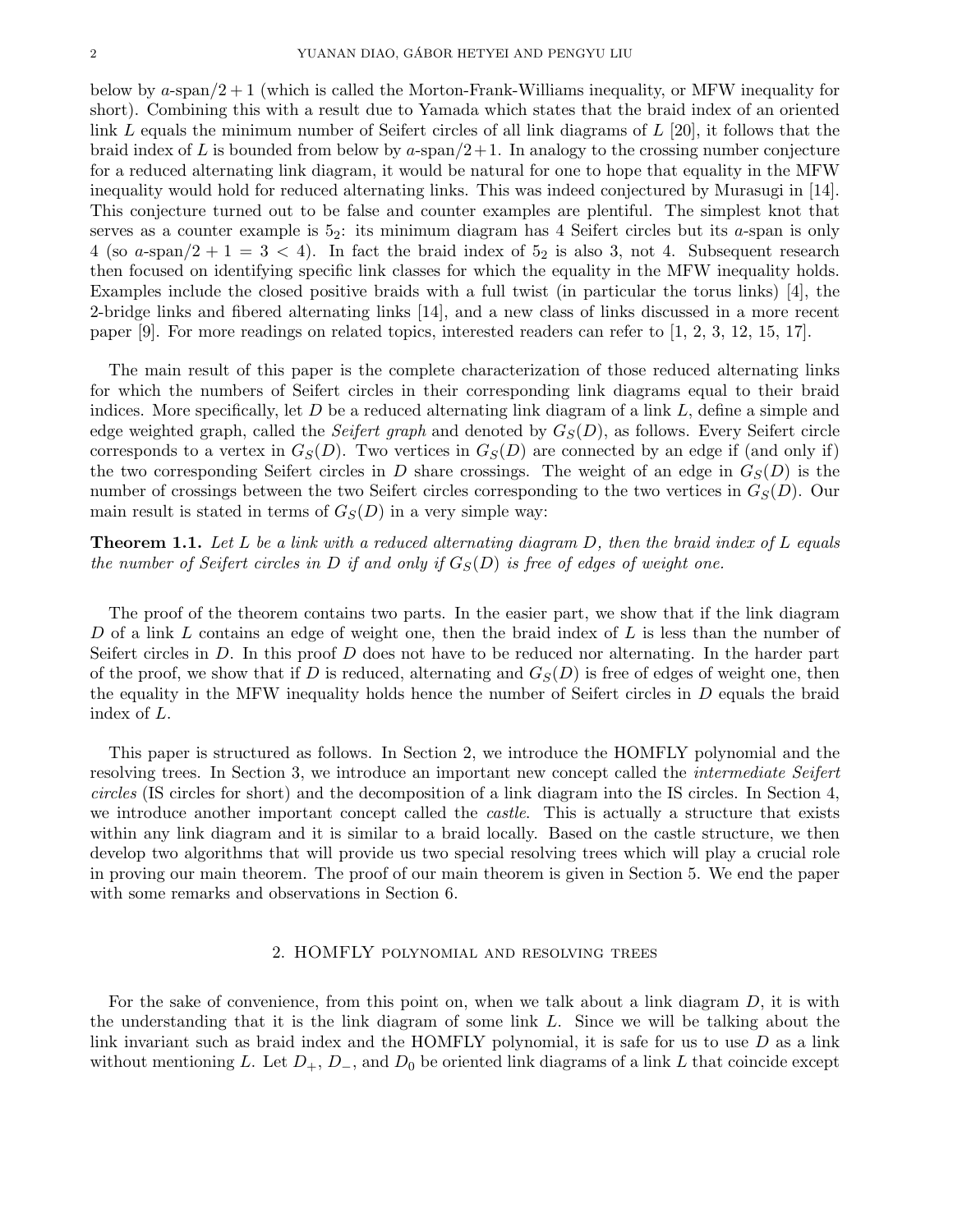at a small neighborhood of a crossing where the diagrams are presented as in Figure 1. We say the crossing presented in  $D_+$  has a *positive* sign and the crossing presented in  $D_-$  has a negative sign. The following result appears in [5, 6].

**Proposition 2.1.** There is a unique function that maps each oriented link diagram D to a two-variable Laurent polynomial with integer coefficients  $P(D, z, a)$  such that

- (1) If  $D_1$  and  $D_2$  are ambient isotopic, then  $P(D_1, z, a) = P(D_2, z, a)$ .
- (2)  $aP(D_+, z, a) a^{-1}P(D_-, z, a) = zP(D_0, z, a).$
- (3) If D is an unknot, then  $P(D, z, a) = 1$ .



Figure 1. The sign convention at a crossing of an oriented link and the splitting of the crossing: the crossing in  $D_+$  ( $D_-$ ) is positive (negative) and is assigned  $+1$  (-1) in the calculation of the writhe of the link diagram.

The Laurent polynomial  $P(D, z, a)$  is called the HOMFLY polynomial of the oriented link D. The second condition in the proposition is called the *skein relation* of the HOMFLY polynomial. With conditions (2) and (3) above, one can easily show that if D is a trivial link with n connected components, then  $P(D, z, a) = ((a - a^{-1})z^{-1})^{n-1}$  (by applying these two conditions repeatedly to a simple closed curve with  $n-1$  twists in its projection). For our purposes, we will actually be using the following two equivalent forms of the skein relation:

(2.1)  $P(D_+, z, a) = a^{-2} P(D_-, z, a) + a^{-1} z P(D_0, z, a),$ 

(2.2) 
$$
P(D_-, z, a) = a^2 P(D_+, z, a) - a z P(D_0, z, a).
$$

A rooted and edge-weighted binary tree  $\mathcal T$  is called a *resolving tree* of an oriented link diagram D (for the HOMFLY polynomial) if the following conditions hold. First, every vertex of  $\mathcal T$  corresponds to an oriented link diagram. Second, the root vertex of  $\mathcal T$  corresponds to the original link diagram  $D$ . Third, each leaf vertex of  $\mathcal T$  corresponds to a trivial link. Fourth, if we direct  $\mathcal T$  using the directions of the paths from the root vertex to the leaf vertices, then under this direction any internal vertex has exactly two children vertices and the corresponding link diagrams of these three vertices are identical except at one crossing and they are related by one of the two possible relations at that crossing as shown in Figure 2, where the edges are weighted and the directions of the edges coincide with the direction of  $\mathcal T$ .

If D admits a resolving tree  $\mathcal{T}$ , then one can easily show that  $P(D, z, a)$  is a summation in which each leaf vertex of  $\mathcal T$  contributes exactly one term in the following way. Let  $\mathcal U$  be the trivial link corresponding to a leaf vertex in  $\mathcal T$  and let  $Q$  be the unique path from the root  $D$  to the leaf vertex  $\mathcal U$ . Then the contribution of the leaf vertex is simply  $((a - a^{-1})z^{-1})^{\gamma(\mathcal{U})-1}$  multiplied by the weights of the edges in Q, where  $\gamma(\mathcal{U})$  is the number of components in U. Let  $w(\mathcal{U})$  be the writhe of  $\mathcal{U}, \gamma(\mathcal{U})$  be the number of components in  $\mathcal{U}, t(\mathcal{U})$  be the number of smoothed crossings (in D in order to obtain  $\mathcal{U}$ ) and  $t^{-}(\mathcal{U})$  be the number of smoothed crossings that are negative. As shown in Figure 2, the degree of a in the weight of an edge is exactly the change of writhe from the starting vertex of the edge (remember that it is directed from the root to the leaf) to the ending vertex of the edge, whereas a z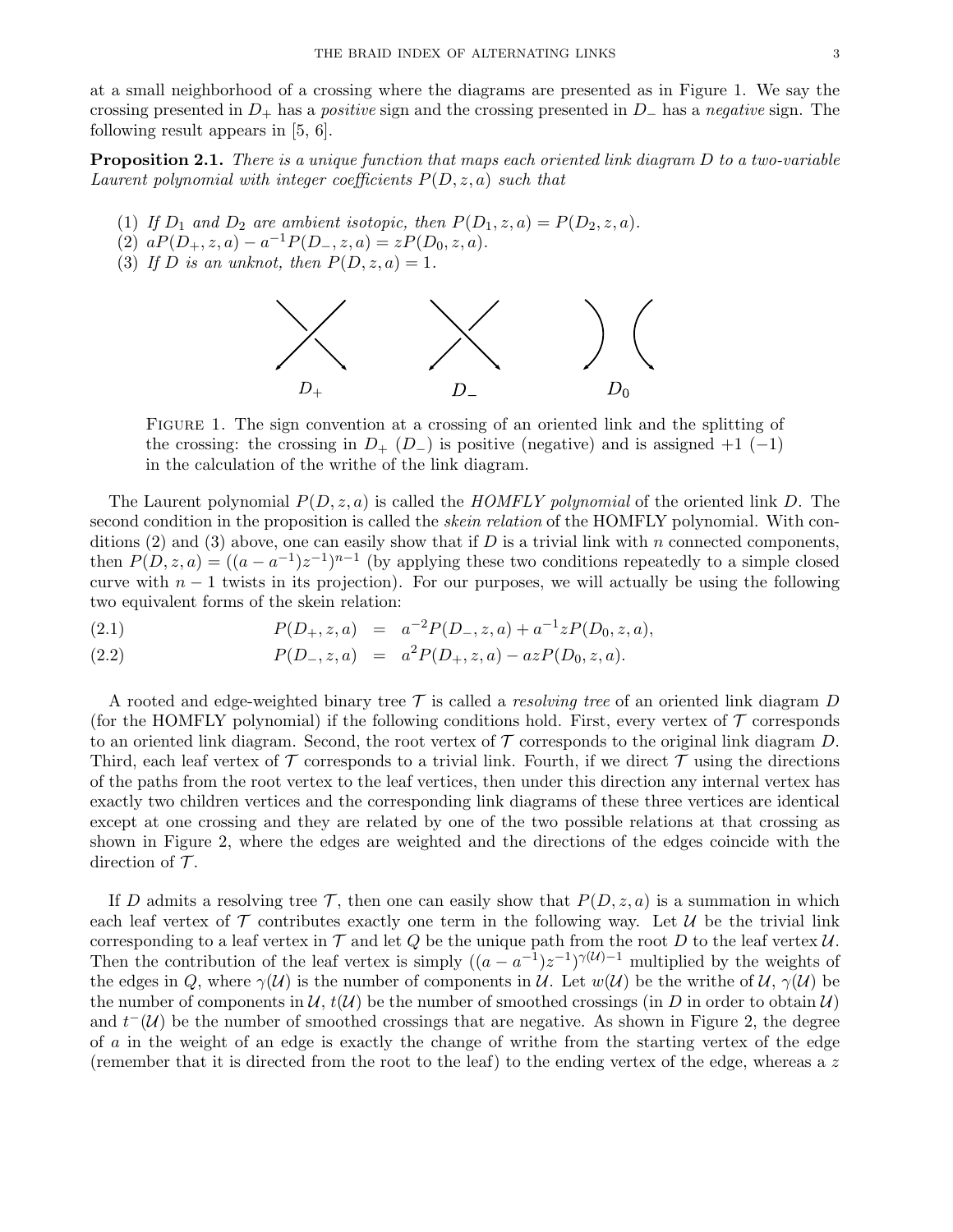

Figure 2. A pictorial view of how the edge weights are assigned by the skein relations (2.1) and (2.2) to the edges connecting an internal vertex to the two vertices that it precedes in the resolving tree.

term in the weight of the edge indicates that the ending vertex is obtained from the starting vertex by a crossing smoothing and a negative sign in the weight indicates that the smoothed crossing is a negative crossing. It follows that the total contribution of  $\mathcal U$  in  $P(D, z, a)$  is

(2.3) 
$$
(-1)^{t-(\mathcal{U})} z^{t(\mathcal{U})} a^{w(\mathcal{U}) - w(D)} ((a - a^{-1}) z^{-1})^{\gamma(\mathcal{U}) - 1},
$$

hence

(2.4) 
$$
P(D, z, a) = \sum_{\mathcal{U} \in \mathcal{T}} (-1)^{t^-(\mathcal{U})} z^{t(\mathcal{U})} a^{w(\mathcal{U}) - w(D)} ((a - a^{-1}) z^{-1})^{\gamma(\mathcal{U}) - 1}.
$$

It follows that the highest and lowest a-power terms that U contributes to  $P(D, z, a)$  are

(2.5) 
$$
(-1)^{t^{-(\mathcal{U})}} z^{t(\mathcal{U}) - \gamma(\mathcal{U}) + 1} a^{w(\mathcal{U}) - w(D) + \gamma(\mathcal{U}) - 1}
$$

and

(2.6) 
$$
(-1)^{t^{(t)}(\mathcal{U})+ \gamma(\mathcal{U})-1} z^{t(\mathcal{U})-\gamma(\mathcal{U})+1} a^{w(\mathcal{U})-w(D)-\gamma(\mathcal{U})+1}
$$

respectively.

It is well known that resolving trees exist for any given oriented link diagram D. We will describe two algorithms for constructing resolving trees with some special properties that we need at the end of Section 4.

# 3. Seifert graphs and intermediate Seifert circle decompositions

For the purpose of this section, there is no need for us to specify the over and under passes at crossings in a link diagram  $D$ . Thus in this section  $D$  is treated as a collection of oriented plane closed curves that may intersect each other and may have self intersections, with the intersection points being the crossings in the link diagram. So we will be using the term "crossing" and "intersection" interchangeably.

**Definition 3.1.** Let D be a link diagram and S be its Seifert circle decomposition. We construct a graph  $G_S(D)$  from S by identifying each Seifert circle in S as a vertex of  $G_S(D)$ . If there exist  $k \geq 1$ crossings between two Seifert circles  $C_1$  and  $C_2$  in  $S$ , then the two corresponding vertices (also named by  $C_1$  and  $C_2$ ) are connected by an edge with weight k. Otherwise there will be no edges between the two vertices. The edge-weighted (simple) graph  $G<sub>S</sub>(D)$  is called the Seifert graph of D.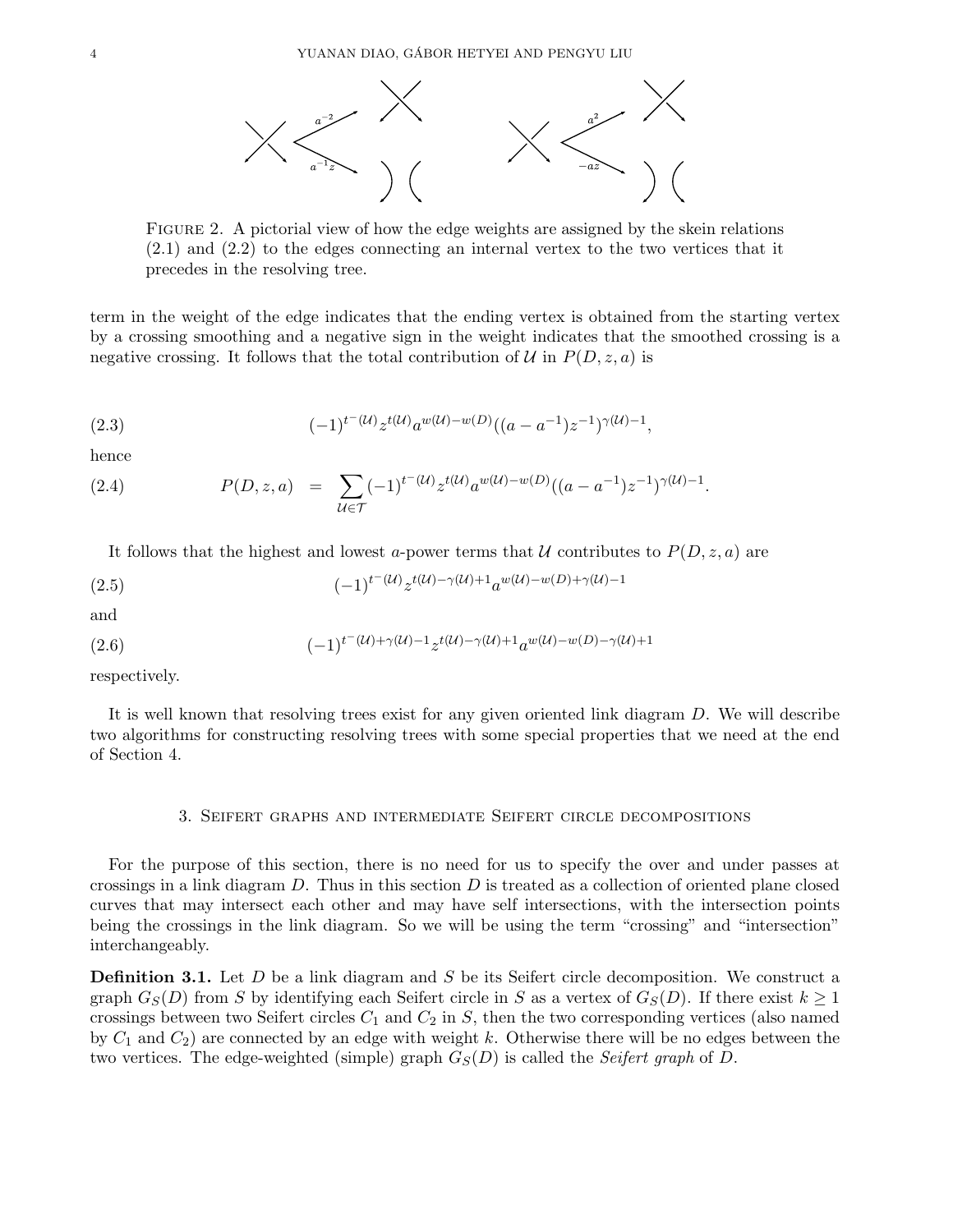**Definition 3.2.** Let  $D$  be a link diagram. A simple closed curve obtained from  $D$  by smoothing some vertices in D is called an *intermediate Seifert circle* (which we will call an IS circle for short). A decomposition of D into a collection of IS circles is called an IS decomposition of D.

Note: The IS circles may be linked to each other, but keep in mind that in this section we are treating them as plane curves (that may intersect each other).

**Definition 3.3.** Let D be a link diagram. For a given point p on D that is not on a crossing, consider the component of D that contains p. Let us travel along this component starting from p following the orientation of the component. As we travel we ignore the crossings that we encounter the first time. Eventually we will arrive at the first crossing that we have already visited (which is in fact the first crossing involving strands of this component). Smoothing this crossing results in two curves: the part that we had traveled between the two visits to this crossing, which is an IS circle since it does not contain crossings in itself and it does not contain  $p$ , and the other part that still contains  $p$  (which is now a new component in the new link diagram obtained after smoothing the loop crossing). We call this crossing a loop crossing (since the IS circle obtained after smoothing it is "loop like"). For the new link component containing  $p$  (obtained after smoothing the loop crossing), we will start from  $p$ and continue this process and obtain new IS circles. This process ends when the new link component containing  $p$  is itself an IS circle hence traveling along it will not create any new loop crossings. Thus, by smoothing the loop crossings defined (encountered) this way, we can decompose the component of D that contains p into a collection of IS circles. By choosing a point on each component of D and repeat the above process, we obtain an IS circle decomposition of D.



FIGURE 3. The dot marks the starting point p on D.  $p_1$ ,  $p_2$  and  $p_3$  are the loop crossings obtained in that order. In this case  $D$  is decomposed into four IS circles  $C_0$ ,  $C_1$ ,  $C_2$  and  $C_3$  as shown.

Remark 3.4. The loop crossings (hence the corresponding IS circles obtained by smoothing them) on a link component are uniquely determined by  $p$ . See Figure 3 for an example. However, a different choice of p may result in different loop crossings and different IS circle decompositions of  $D$ , and certainly there are other ways to obtain different IS circle decompositions of D.

Remark 3.5. If two IS circles cross each other then they do so an even number of times. Smoothing one crossing between two IS circles combines them into a closed curve with self crossings (hence not an IS circle). More generally, if two oriented, closed plane curves (possibly with self crossings) intersect each other transversely (not at their self crossing points), they must intersect each other an even number of times. Smoothing only one such crossing will merge the two closed curves into one and turn the other crossings between them into self crossings, and smoothing any two such crossings will result in two new closed curves. On the other hand, smoothing one self crossing in a closed curve will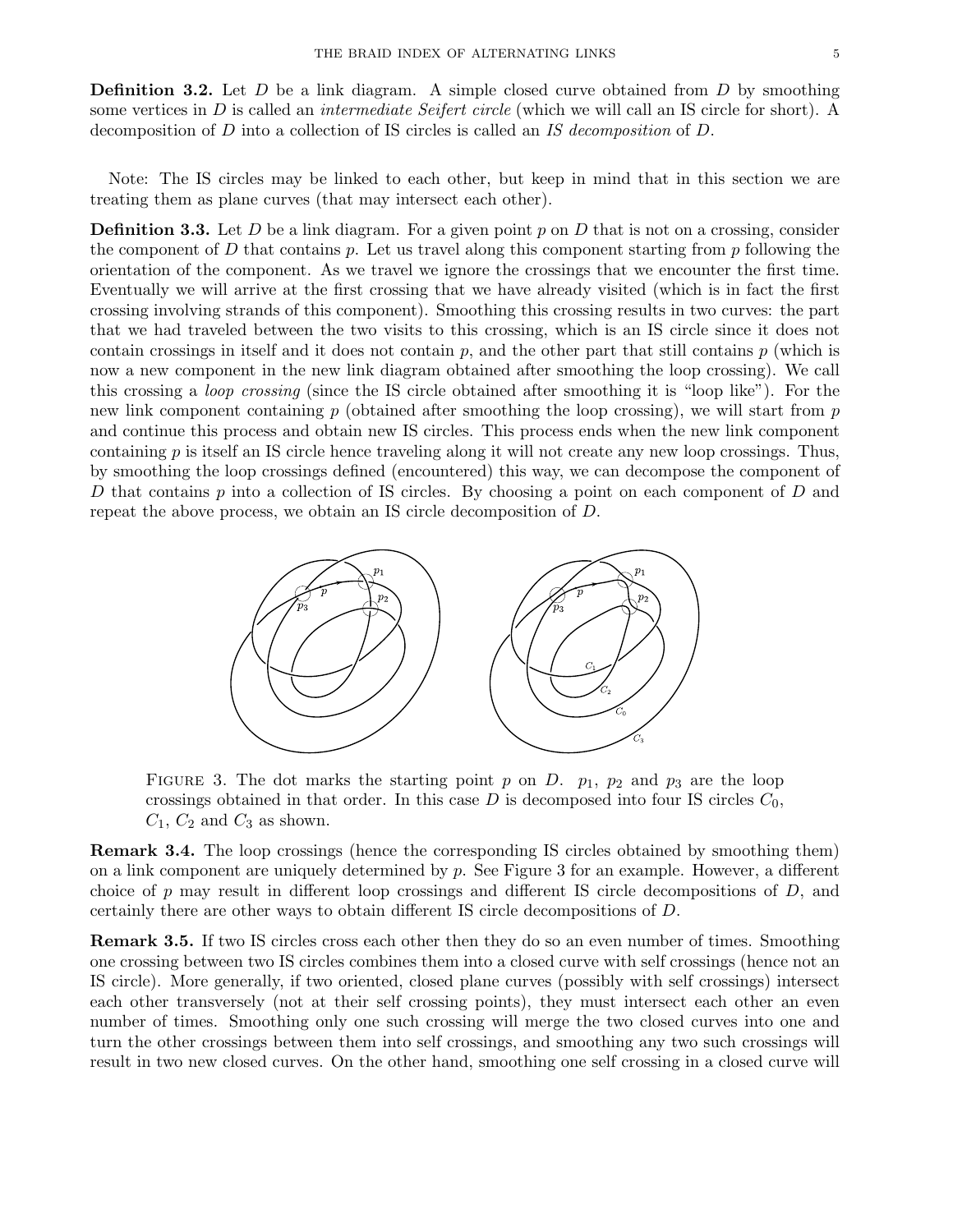split it into two closed curves, and smoothing two self crossings in a closed curve may result in one or three closed curves. In general, smoothing an odd number of self crossings in a closed curve may result in one or more closed curves, but smoothing an even number of self crossings will result in at least two closed curves.

**Lemma 3.6.** Let  $I_1(D)$  be any IS decomposition of D and  $I_2(D)$  be an IS decomposition of D obtained by smoothing some crossings in  $I_1(D)$ , then the number of IS circles in  $I_1(D)$  is less than or equal to the number of IS circles in  $I_2(D)$ . In particular, the number of IS circles in  $I_1(D)$  is less than or equal to the number of Seifert circles in D.

*Proof.* Let  $\Omega$  be the set of crossings smoothed in  $I_1(D)$  in obtaining  $I_2(D)$ . Since  $I_2(D)$  is uniquely determined by the set  $\Omega$ , it does not matter in what order we smooth the crossings in it. Notice that the observation above applies to the IS circles in  $I_1(D)$ . If  $I_1(D)$  contains two IS circles with two crossings between them and the crossings are in  $\Omega$ , we will smooth them and will obtain two closed curves. Together with the other IS circles in  $I_1(D)$  we obtain a new set of closed curves. If in the set we find two closed curves with two crossings between them and the crossings are in  $\Omega$ , we will smooth them and continue this process. When this process ends, we arrive at a set  $\mathcal C$  of closed curves such that if two closed curves in C intersect each other, then at most one of these crossings is in  $\Omega$ . Furthermore, the number of closed curves in  $\mathcal C$  is greater than or equal to the number of IS circles in  $I_1(D)$ . Now we will smooth the self crossings in the closed curves in C that are in  $\Omega$ . At the end of this, we arrive at a new collection  $\mathcal{C}'$  of closed curves with the following properties: (1) the number of closed curves in C' is bigger than or equal to the number of IS circles in  $I_1(D)$ ; (2) no closed curve in C' contains any self crossing that is in  $\Omega$ ; (3) if two closed curves in C' intersect each other, then at most one of the crossings can be in  $\Omega$ .

We now claim that no two closed curves in  $\mathcal{C}'$  can have crossings in  $\Omega$ . If this is not the case, then by (3) above, we can smooth these crossings one at a time. When we smooth the last one, we will be merging two closed curves into one and turn some crossings (not in  $\Omega$ ) into self crossing of the resulting closed curve. This is not possible, since after we smooth this last crossing in  $\Omega$ , we arrive at  $I_2(D)$  which contain only IS circles (and they do not have self crossings). This means we do not have any crossings in  $\Omega$  left in  $\mathcal{C}'$ . Hence  $\mathcal{C}'$  is in fact  $I_2(D)$  already and cannot contain self crossings. The conclusion now follows by (1) above. Replacing  $I_2(D)$  by the Seifert circle decomposition of D yields the last statement of the lemma.

In an IS decomposition of  $D$ , notice that if an IS circle  $C$  has no crossings with any other IS circles, then it is itself a Seifert circle. If  $C$  has crossings with other IS circles, then these crossings divide C into arcs. As we travel along C, we travel along these arcs, say  $\tau_1$ ,  $\tau_2$ , ...,  $\tau_k$  in that order and  $\tau_j$  belongs to Seifert circle  $C_j$   $(1 \leq j \leq k)$ , and obtain a closed walk  $C_1C_2 \cdots C_kC_1$  in  $G_S(D)$ . We call this closed walk the Seifert circle walk of C. Similarly we can define the Seifert circle walk of a closed curve C that corresponds to the projection of a component of  $D$  obtained by smoothing some crossings in D.

From this point on, we will be using figures that contain Seifert circles to provide examples and to explain our ideas in the proofs. To avoid possible confusion, let us point out how to read our drawings. Although we always draw the Seifert circles as closed curves (mainly for the sake of convenience), when we reconstruct the original link diagram from them, it is important to remember that parts of the Seifert circles are not on the diagram as shown in Figure 4.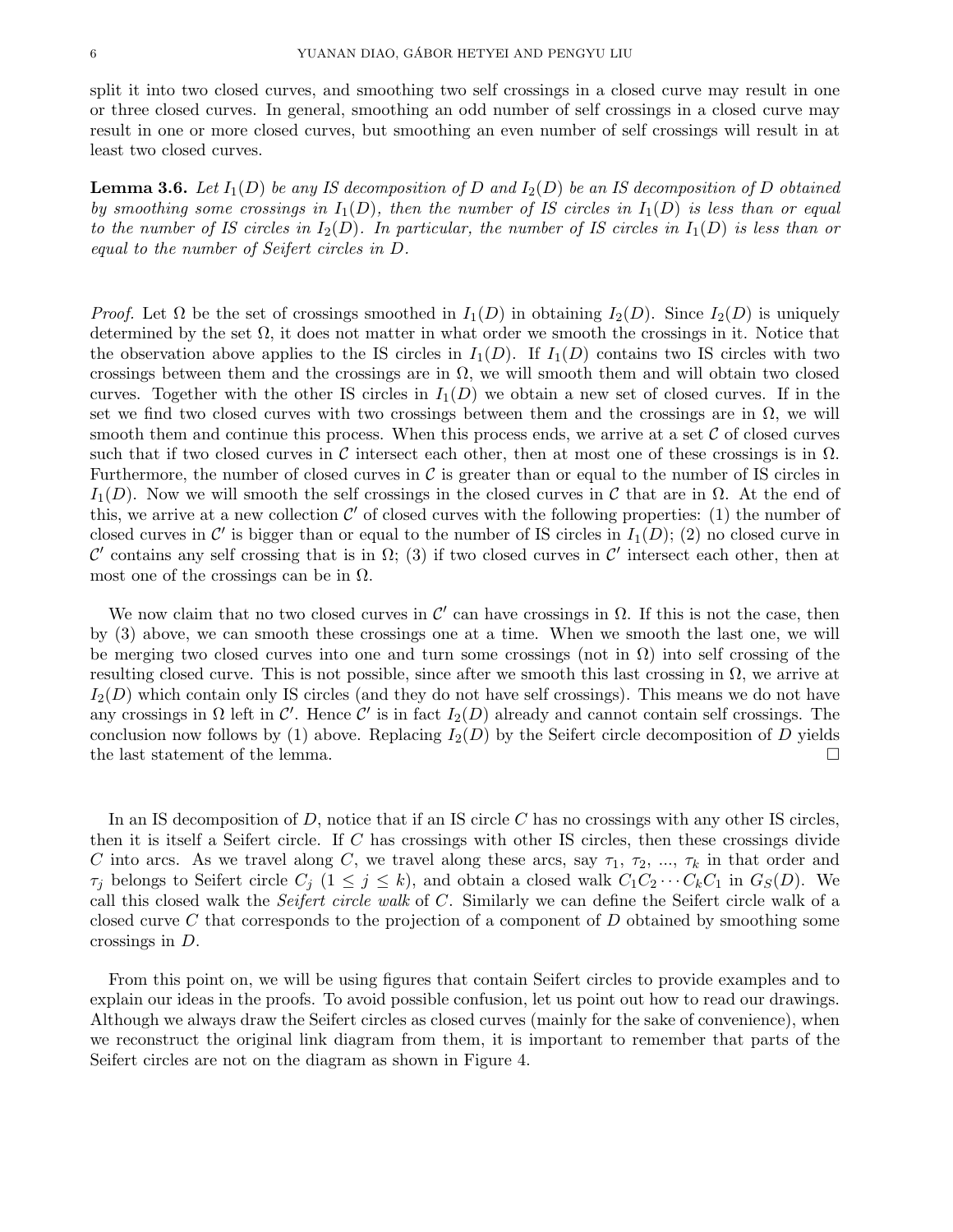

Figure 4. Left: The link diagram with the crossing being part of it; Right: The Seifert circles after the crossing is smoothed.

**Lemma 3.7.** If an IS decomposition  $I(D)$  of D contains an IS circle C whose Seifert circle walk contains a cycle of  $G_S(D)$ , then the number of IS circles in  $I(D)$  is strictly less than n, the number of Seifert circles in D.

*Proof.* Let  $C_1C_2 \cdots C_jC_1$  be a cycle contained in the Seifert circle walk of C and choose a crossing  $c_j$  between  $C_j$  and  $C_{j+1}$  that is in the crossing set of  $I(D)$  ( $c_k$  is the crossing between  $C_k$  and  $C_1$ ). The existence of  $c_j$  is guaranteed by the Seifert circle walk of C. Consider the IS decomposition  $I'(D)$ obtained from  $I(D)$  by smoothing all crossings in  $I(D)$  except  $c_1, c_2, ..., c_k$ , which contain two IS circles as illustrated in Figure 5 and all Seifert circles of  $D$  (not shown in the figure) other than  $C_1$ ,  $C_2, ..., C_k$ . That is, if n is the number of Seifert circles of D, then the number of IS circles in  $I'(D)$ is at most  $n-2$  since  $k \geq 4$ . The result now follows from Lemma 3.6.



Figure 5. An IS circle containing a cycle leads to two IS circles such that smoothing the crossings in the IS circles will result in more than two Seifert circles.

## 4. Castles, floors and resolving trees

In this section, we describe a structure called a *castle*, which is like a braid in a local sense, and show that such structure exists in any link diagram. We then use this structure to develop two algorithms that will produce two special resolving trees for any given link diagram. The castle structure as well as these resolving trees will provide us the necessary tools in proving our main result of this paper.

**Definition 4.1.** Let D be a link diagram. Consider three Seifert circles  $C_1$ ,  $C_2$  and  $C_3$  in  $G_S(D)$  as shown in Figure 6. Notice that  $C_3$  is bounded within the topological disk created by arcs of  $C_1, C_2$ and the two crossings as shown in the figure, and that  $C_3$  is connected to  $C_2$ , but not to  $C_1$  (it cannot be connected to  $C_1$  due to orientation restriction). We say that  $C_3$  is trapped by  $C_1$  and  $C_2$ . Similarly,  $C_4$  is trapped by  $C_2$  and  $C_3$  as shown in Figure 6.

It is apparent from the definition that if  $C_1$  traps  $C_3$ , then  $C_3$  cannot trap  $C_1$ , in fact  $C_3$ , or any Seifert circle bounded within  $C_3$ , cannot trap any Seifert circle outside the disk bounded by  $C_3$ ,  $C_2$ and the two crossings as shown in Figure 6.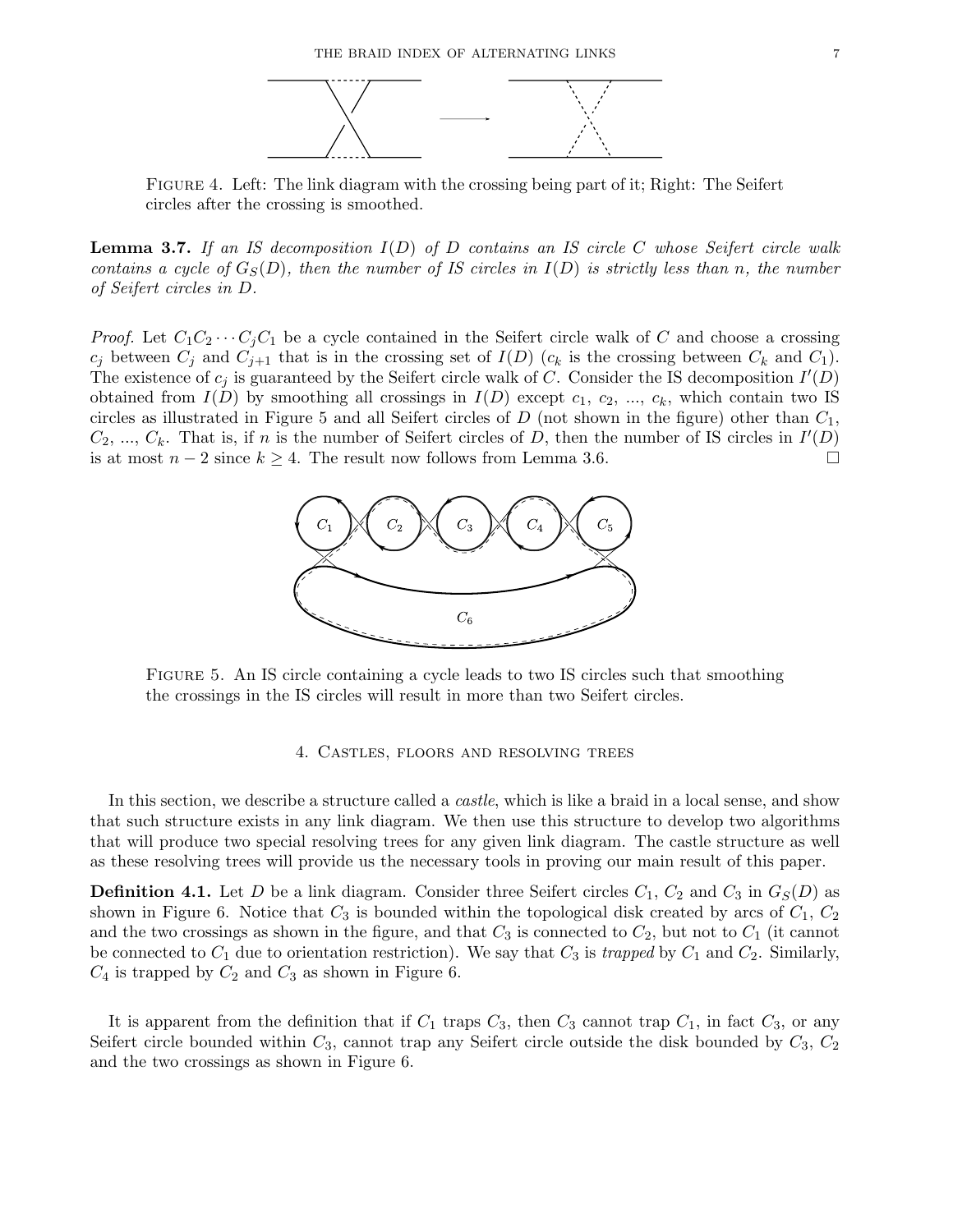

FIGURE 6.  $C_3$  is trapped by  $C_1$  and  $C_2$  and  $C_4$  is trapped by  $C_2$  and  $C_3$ .

Definition 4.2. Seifert circles as illustrated in the left of Figure 7 are said to form a *concentric chain*, Seifert circles as illustrated in the right of Figure 7 (from  $C_1$  to  $C_5$ ) are said to form a *general* concentric chain. Notice that between two concentric Seifert circles we may have other Seifert circles such as  $C_6$  shown in the right of Figure 7.



Figure 7. Concentric and general concentric Seifert circle chains.

Let  $D$  be a link diagram. Consider a Seifert circle  $C$  of  $D$  that is inner-most, that is,  $C$  does not bound any other Seifert circles inside it. Choose a starting point on  $C$  away from the places where crossings are placed on  $C$ . Following the orientation of  $C$ , we are able to order the crossings along  $C$ as shown in Figure 8, where a clockwise orientation is illustrated and for the purpose of illustration the part of C from the first to the last crossing is drawn in a horizontal manner bounded between the starting point  $p_0$  and ending point  $q_0$  marked on it. We call this segment of C the ground (0-th) floor (of the castle that is to be defined next). We now describe the procedure to build a structure on top of the ground floor that we call a *castle*. If C is connected to another Seifert circle  $C_1$  in  $G_S(D)$ , then there exists crossings between C and  $C_1$  between  $p_0$  and  $q_0$  and they can be ordered by the orientation of  $C_1$  (which is the same as that of C). Let  $p_1$  and  $q_1$  be two points immediately before the first crossing and after the last crossing (so no other crossings are between  $p_1$  and the first crossing, and between  $q_1$  and the last crossing). The segment of  $C_1$  between  $p_1$  and  $q_1$  is then called a floor of level 1. If  $C_1$  has no crossings with other Seifert circles on this floor, then this floor terminates (for example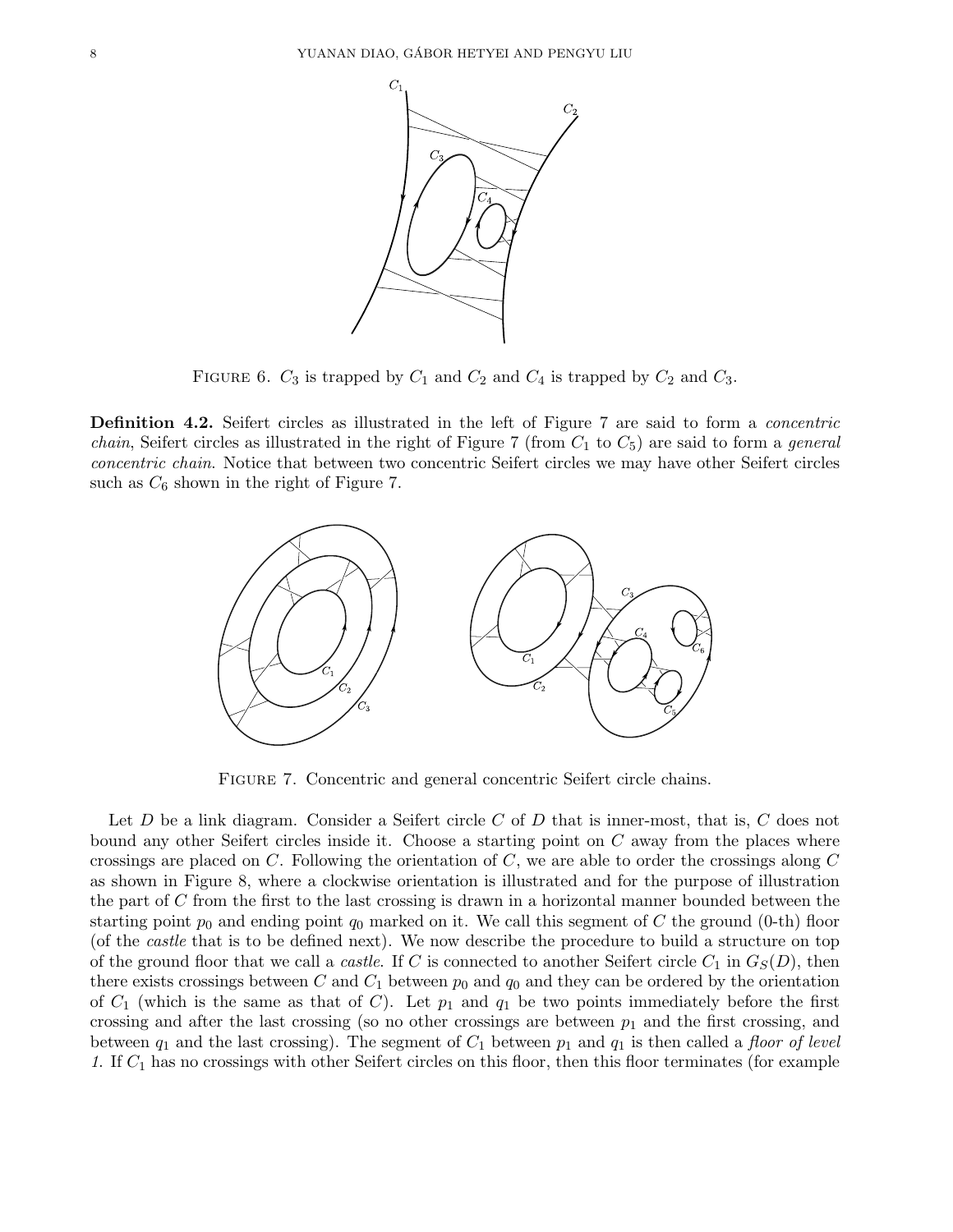them) constructed this way. Notice that there may be more than one separate floor on top of any given floor. If  $F_k$  is a top floor,  $F_{k-1}$  the floor below it,  $F_{k-2}$  the floor below  $F_{k-1}$ , and so on, then the collection of floors  $F_0, F_1, ..., F_k$ , including all crossings among them, is called a *tower*. Notice that the Seifert circles corresponding to the floors in a tower form a general concentric Seifert circle chain hence the height of a tower (the number of floors in it) is bounded above by the number of Seifert circles in D. Finally, between two adjacent floors we may have trapped Seifert circles that may or may not be part of the castle as shown in Figure 8. However if there exist other floors between two adjacent floors, the Seifert circle corresponding to the top floor will not share any crossings with the Seifert circles with floors between these two floors due to their opposite orientations.



FIGURE 8. A castle built on top of an inner most Seifert circle C.

**Lemma 4.3.** For any link diagram  $D$ , there exists an inner most Seifert circle  $C$  such that a castle built on it contains no trapped Seifert circles.

*Proof.* Start with any inner most Seifert circle  $C_0$  and build a castle on it. If it contains no trapped Seifert circles, we are done. If not, let C' be a Seifert circle trapped between floors  $F_i$  and  $F_{i+1}$  (with  $C_i$  and  $C_{i+1}$  being their corresponding Seifert circles). Choose an inner most Seifert circle that is contained inside  $C'$  (use  $C'$  itself if it does not contain any Seifert circle within it) and build a castle on it. This castle is bounded away from either  $F_i$  or  $F_{i+1}$  depending on the orientation of the new base Seifert circle. Since the base Seifert circle is contained in  $C'$ , if the new castle is not contained within  $C'$  entirely, then  $C'$  will contribute a floor to the new castle. In fact, the curves in the new castle can only exit the region between  $F_i$  and  $F_{i+1}$  that traps  $C'$  through either  $F_i$  (if  $C'$  shares crossings with  $F_i$ ) or  $F_{i+1}$  (if C' shares crossings with  $F_{i+1}$ ), but not both. It follows that the new castle is completed contained within the towers that contain  $F_i$  and  $F_{i+1}$ . If the castle built on this new Seifert circle again contains trapped Seifert circles, we will repeat this process. Since this process starts with new trapped Seifert circles that are bounded within the previous castles, the process will end after finitely many steps and we reach a castle without trapped Seifert circles.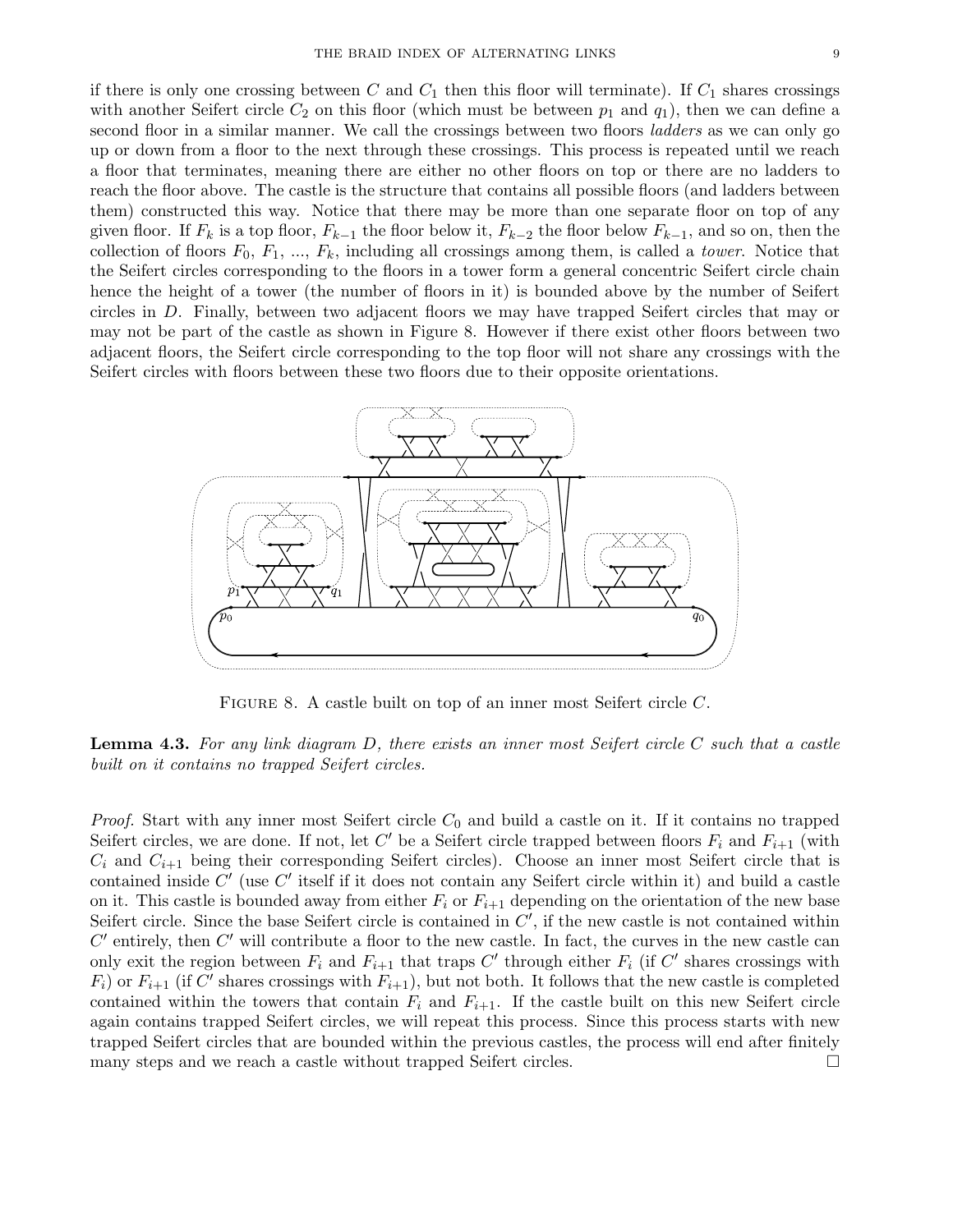We now define two algorithms used to derive two special resolving trees for link diagrams. These resolving trees will play a key role in proving our main result in the next section. First let us describe the general approach to obtain a resolving tree.

We think of a resolving tree as graph of a branching process: at each internal vertex we take a crossing of the current link diagram, and branch on smoothing or flipping the crossing. We are growing our resolving tree by adding two children at a time to a vertex that was a leaf up until that point. In order to maintain some control over this process, we select a starting point  $p_1$  on a component in D, and start traversing the component from  $p_1$ , and consider branching on the crossings as we encounter them during this traversing process. A crossing is called *descending* if during this process we encounter it first through its overpass, otherwise it is called *ascending*. A *descending operation* keeps a descending crossing unchanged (no branching happens when we encounter the crossing) and branches on an ascending crossing by flipping or smoothing it. An ascending operation does just the opposite: it keeps an ascending crossing unchanged and branches on a descending crossing by flipping or smoothing it. We will divide the construction process of our resolving tree into several phases. In a given phase we will apply one and only one of the two operations (ascending or descending) at all crossings encountered in that phase. The first phase starts from the selection of the starting point  $p_1$ , continues as we traverse and branch at crossings and ends when we return to the starting point  $p_1$ . At the end of the first phase, we have a rooted binary tree in which each leaf node  $U_1$  is a link diagram obtained from  $D$  by flipping and smoothing some crossings in it with the following properties:  $(1)$ All crossings (of D) flipped and smoothed (in obtaining  $\mathcal{U}_1$ ) are along the component containing the starting point  $p_1$ ; (2) The component of  $\mathcal{U}_1$  containing  $p_1$  is a trivial knot itself and is not linked with the other components of  $\mathcal{U}_1$  (due to the fact that we applied one and only one of the descending or the ascending operations). Thus we can remove this component from further consideration and proceed as if it was not present any more. We can now select a new starting point to start the second phase, and so on. The leaf vertices of the final tree will be unlinked unknots and we arrive at a resolving tree. Notice that in different phases we can apply either the descending or the ascending operations.

Now, we will define two specific algorithms by choosing the starting point at the beginning of each phase and assigning the appropriate descending/ascending operation for that phase.

Algorithm P: The starting point at the beginning of each phase is chosen to be the starting point of the ground floor of a castle free of trapped Seifert circles. If the Seifert circle providing the ground floor is clockwise, the descending operation is applied, otherwise the ascending operation is applied throughout the entire phase.

Algorithm N: Exchange the descending and ascending operations in Algorithm P.

It is important to note that unlike the approaches used in our previous work [10], both the descending and ascending operations are used in the same algorithm, depending on the starting point!

Following the notations used in our earlier work [10], we will use  $\mathcal{T}^+(D)$  and  $\mathcal{T}^-(D)$  to denote the resolving trees obtained by applying Algorithms P and N respectively, and use  $\mathcal{F}^+(D)$  and  $\mathcal{F}^-(D)$  to denote the set of leaf vertices of  $\mathcal{T}^+(D)$  and  $\mathcal{T}^-(D)$  respectively.

#### 5. The main theorem and its proof

In this section we will prove our main result Theorem 1.1. We will begin with some preparations.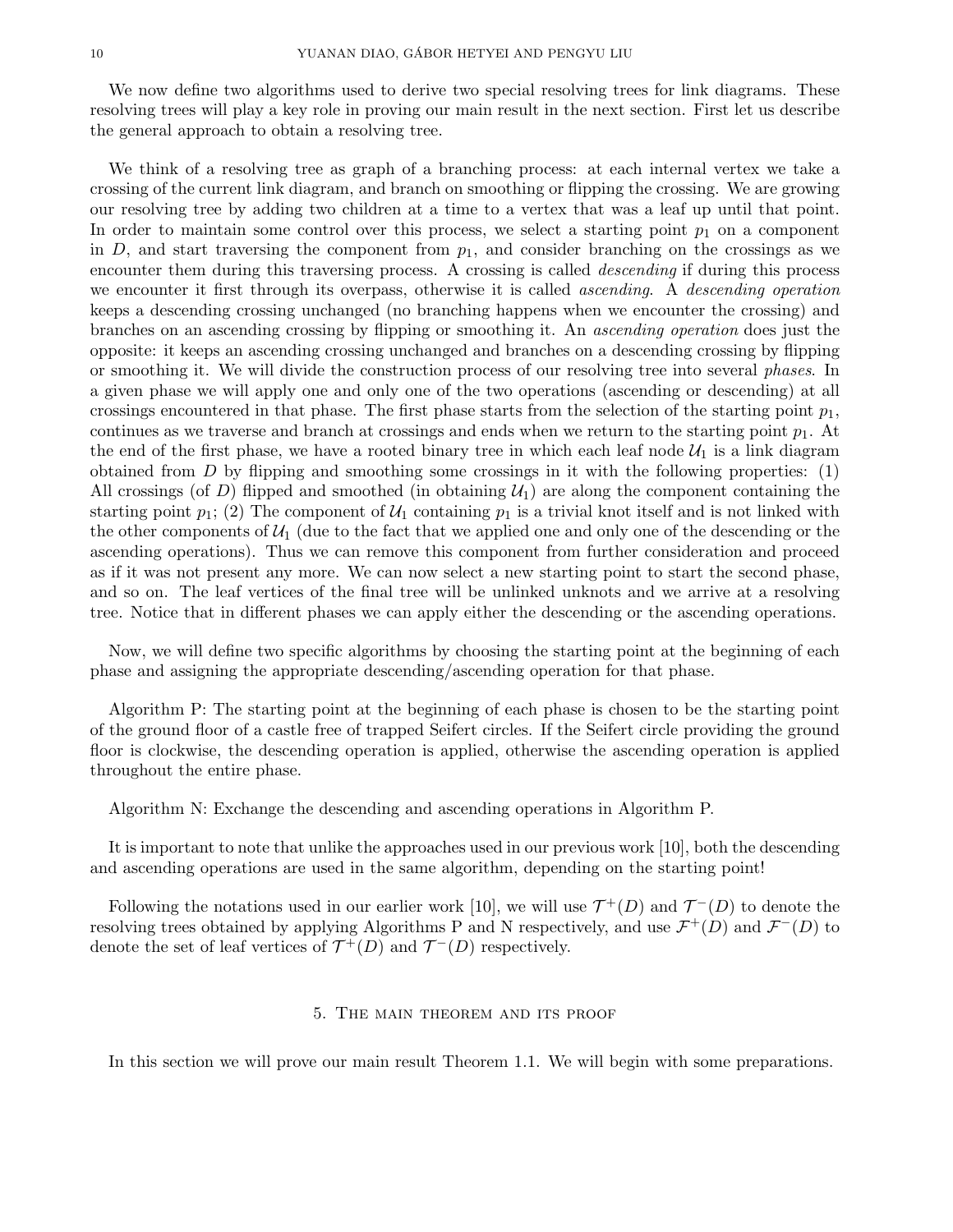Let U be a leaf vertex in either  $\mathcal{T}^+(D)$  or  $\mathcal{T}^-(D)$ . Since each component of U is obtained with a fixed starting point, the loop crossings (if they exist) of the component are uniquely determined. Since the components are stacked over each other by the way they are obtained, the sum of the crossing signs between different components is zero. If we smooth the loop crossings, the resulting IS circles are also stacked over each other so the sum of the crossing signs between these different IS circles is also zero. It follows that  $w(\mathcal{U})$ , the writhe of  $\mathcal{U}$ , equals the sum of the signs of the loop crossings. Say U contains  $k = \gamma(U)$  components and the *i*-th component contains  $i_j \geq 0$  loop crossings. Smoothing the loop crossings of the *i*-th component results in  $i_j + 1$  IS circles, so smoothing all loop crossings of U results in  $k + \sum_{1 \leq j \leq k} i_j$  IS circles. By Lemma 3.6, we have  $k + \sum_{1 \leq j \leq k} i_j \leq n$  where n is the number of Seifert circles in D. Since  $w(\mathcal{U})$  equals the sum of the signs at the loop crossings of its components, we have  $|w(\mathcal{U})| \leq \sum_{1 \leq j \leq k} i_j$ . It follows that  $E \leq n - w(D) - 1$  and  $e \geq -n - w(D) + 1$  by  $(2.5)$  and  $(2.6)$ , where E and e are maximum and minimum powers of a in  $P(D, z, a)$ . Furthermore, if  $U \in \mathcal{F}^+(D)$  contains a negative loop crossing, then  $w(\mathcal{U})$  is strictly less than the total number of loop crossings in U and we will have  $\gamma(\mathcal{U}) + w(\mathcal{U}) < n$ . Similarly, if  $\mathcal{U} \in \mathcal{F}^-(D)$  contains a positive loop crossing, then  $\gamma(\mathcal{U}) - w(\mathcal{U}) < n$ . We have proven the following lemma.

**Lemma 5.1.** Let E and e be the maximum and minimum powers of a in  $P(D, z, a)$ , then  $E \leq$  $n-w(D)-1$  and  $e \geq -n-w(D)+1$ . If a component of  $\mathcal{U} \in \mathcal{F}^+(D)$  contains a negative loop crossing, then  $\gamma(\mathcal{U}) + w(\mathcal{U}) < n$ . Similarly, if a component of  $\mathcal{V} \in \mathcal{F}^{-}(D)$  contains a positive loop crossing, then  $\gamma(\mathcal{U}) - w(\mathcal{U}) < n$ .

For any given component  $\Gamma$  of a leaf vertex in either  $\mathcal{T}^+(D)$  or  $\mathcal{T}^-(D)$ , as we travel along it from its starting point (the starting point on the ground floor of the castle), we will eventually exit the castle for the first time through the end point of some floor. The arc of Γ from its starting point to this exiting point is called the maximum path of Γ. If the ending point Γ is the end point on the ground floor, it means that  $\Gamma$  is completely contained within the castle and the base Seifert circle. Notice that a maximum path consists of only three kind of line segments: ladders going up or down (these are parts of crossings), and straight line segments parallel to the ground floor. In the case that the base Seifert circle has clockwise orientation, the ladders going up or down are both from left to right. Furthermore, on either side of a segment of the maximum path that is parallel to the ground floor, there are no crossings (if there were crossings previously there in the original diagram, they are smoothed in the process of obtaining  $\Gamma$ ). This means that if we travel along a strand of the link diagram from a point outside the castle following its orientation, in order to enter a floor below this maximum path, it is necessary for the strand to pass through the path through a ladder from the left in the case of clockwise orientation for the base Seifert circle or from the right in the case of counter clockwise orientation for the base Seifert circle.

**Lemma 5.2.** If  $\mathcal{U} \in \mathcal{F}^+(D)$  contains a maximum path that does not end on the ground floor, then the maximum a power in the contribution of U to  $P(D, z, a)$  is smaller than  $n - w(D) - 1$ . Similarly, if any component of  $V \in \mathcal{T}^{-}(D)$  contains a maximum path that does not end on the ground floor, then the minimum a power in the contribution of V to  $P(D, z, a)$  is larger than  $-n - w(D) + 1$ .

*Proof.* Consider the case of  $\mathcal{U} \in \mathcal{T}^+(D)$  first. Assume  $\Gamma$  is the first component of  $\mathcal{U}$  that contains such a maximum path. Notice that a component that is bounded within the castle and its base Seifert circle contains no loop crossings. So the components before  $\Gamma$  are all IS circles of D. Say there are k components before Γ, then by Lemma 3.7, there are at most  $n - k$  Seifert circles in D' where n is the number of Seifert circles in  $D$  and  $D'$  is the link diagram obtained from  $D$  after the first k components are removed from it, since Seifert circles in  $D'$  are IS circles of D. Let  $C_0$  be the base Seifert circle on which the castle used to derive  $\Gamma$  is built.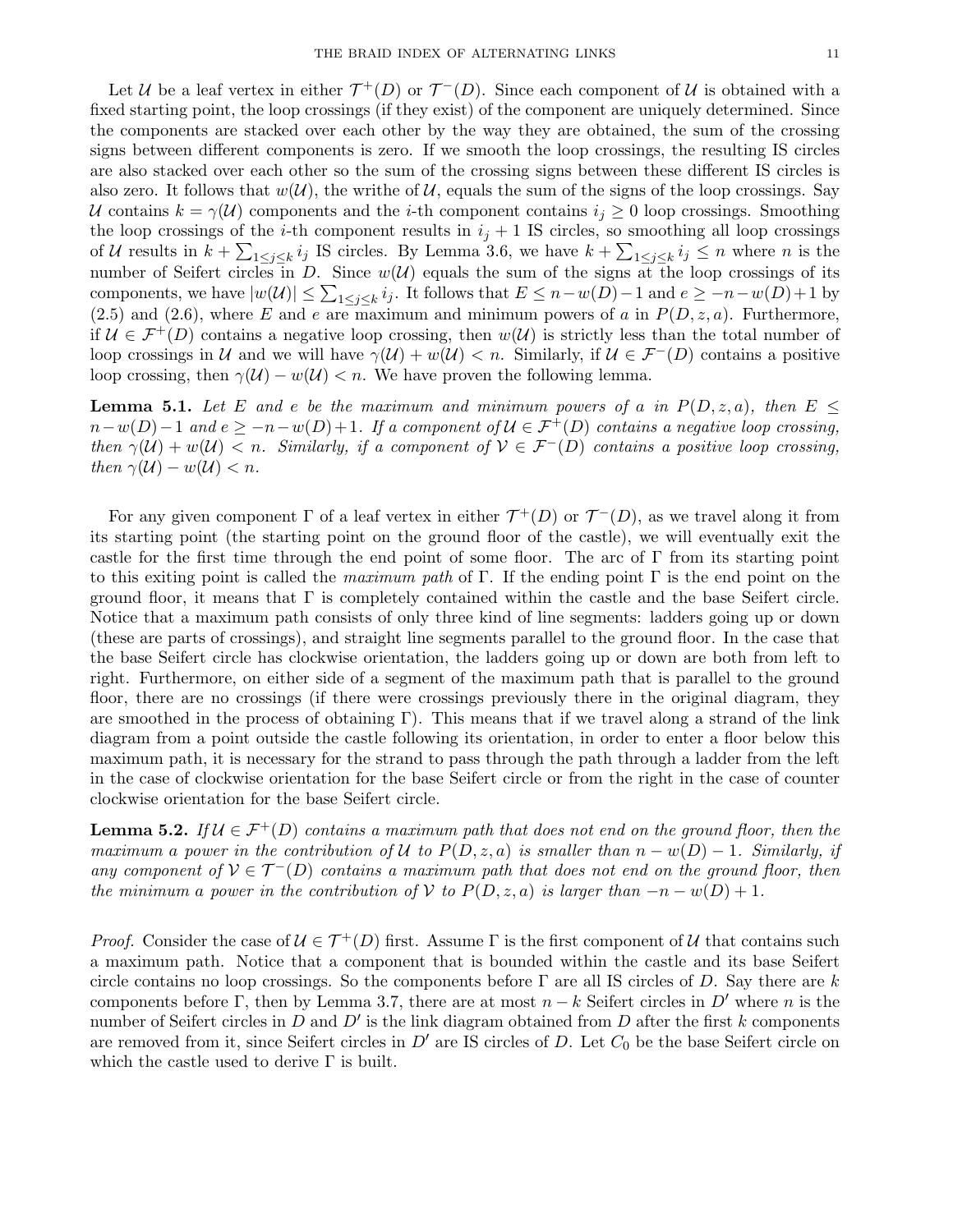

FIGURE 9. A component whose maximum path ends on a floor higher than the ground floor either contains a loop crossing (case 1) or runs through a cycle of Seifert circles (case 2).

Without loss of generality, we may assume that  $C_0$  has clockwise orientation. Let  $F_i$  (of level  $i \geq 1$ ) be the floor where the maximum path of  $\Gamma$  exits from its end point and let  $T_1$  be the tower that houses the maximum path. If  $\Gamma$  is to get back to  $C_0$  within  $T_1$ , it will have to cross the maximum path from the left side as shown in Figure 9 (case 1 marked in the graph), where the maximum path is drawn in double lines, creating a negative loop crossing (since in this case we are applying a descending algorithm). Hence  $\gamma(\mathcal{U})+w(\mathcal{U}) < n$  by Lemma 5.1 and it follows that the a-degree of the contribution of U to  $P(D, z, a)$  is less than  $n-w(D)-1$  by (2.5). If  $\Gamma$  does not go back to the base floor within  $T_1$ , then it has to do so through another tower  $T_2$ . Let  $F_j$  be the highest common floor  $T_1$  and  $T_2$  share, it is necessary that  $j < i$  and it is also necessary that  $\Gamma$  enters  $T_2$  at a floor  $F'_{i'}$  with floor level  $i' > j$ . So a part of  $\Gamma$  runs from  $C_j$  (the Seifert circle corresponding to  $F_j$ ), then  $C_{j+1}$ , ..., then  $C_{j+1}'$  (the Seifert circle corresponding to  $F'_{j+1}$ , the  $(j + 1)$ -th floor in  $T_2$ ), and finally back to  $C_j$ . That is, the Seifert circle walk of  $\Gamma$  is a closed walk of the form  $C_j C_{j+1} \cdots C'_{j+1} C_j$  where  $C'_{j+1} \neq C_{j+1}$ , and a closed walk of this form contains a cycle in  $S(D')$ . By Lemma 3.7, the total number of IS circles obtained by smoothing all loop crossings in Γ and in the components in  $\mathcal U$  after Γ, is less than the total number of Seifert circles in D' (which is at most  $n - k$ , since there are k IS circles of D before Γ). It follows that the total number of components in  $\mathcal U$  plus the total number of loop crossings in them is less than  $n$ , so  $\gamma(\mathcal{U}) + w(\mathcal{U}) < n$  again, and the maximum a power in the contribution of U to  $P(D, z, a)$  is also less than  $n - w(D) - 1$ . The case of  $V \in \mathcal{T}^{-}(D)$  is similar and is left to our reader.  $□$ 

Lemma 5.2 leads to the following two corollaries.

**Corollary 5.3.** If the contribution of  $\mathcal{U} \in \mathcal{F}^+(D)$  to  $P(D, z, a)$  contains an  $a^{n-w(D)-1}$  term, then each component of U is an IS circle of D. Similarly, if the contribution of  $V \in \mathcal{F}^-(D)$  to  $P(D, z, a)$ contains an  $a^{-n-w(D)+1}$  term, then each component of V is also an IS circle of D.

Proof. This is direct from the proof of Lemma 5.2, since every such component has a maximum path ending at the end point of the ground floor, so the component contains no loop crossings.  $\Box$ 

The following result provides the proof for the only if part of Theorem 1.1. We feel that it is significant enough on its own so we state it as a theorem. Notice that it implies the inequality in the MFW inequality is strict:  $a$ -span $/2 + 1 < n$ .

**Theorem 5.4.** Let D be a link diagram of a link L such that  $G_S(D)$  contains an edge of weight one (L and D need not be alternating) and n be the number of Seifert circles in D, then we have  $b(L) < n$ .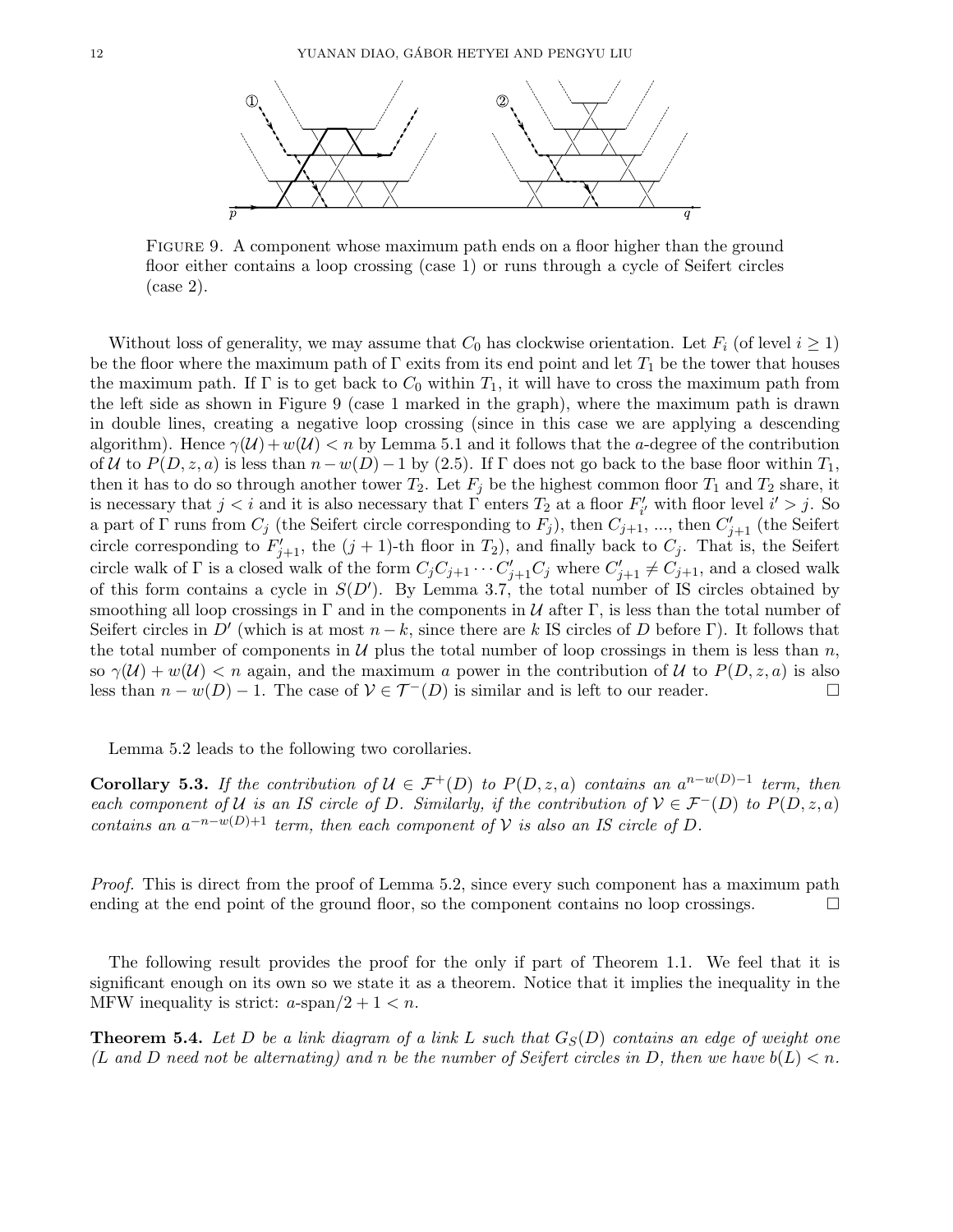Proof. Let  $C'$  and  $C''$  be two Seifert circles sharing only one crossing between them. If  $C''$  shares no crossings with any other Seifert circles, then the crossing between  $C'$  and  $C''$  is nugatory and the statement of the theorem holds. So assume that this is not the case and let  $C_1, C_2, ..., C_j$  be the other Seifert circles sharing crossings with  $C''$ . The orientations of  $C_1, C_2, ..., C_j$  are the same as that of C' and there are no crossings between any two of them. A case of  $j = 2$  is shown in Figure 11. We will reroute the overpass at the crossing between C' and C'' along  $C_1, C_2, ..., C_j$  as shown in Figure 11 (keeping the strand over the crossings we encounter).



Figure 10. The local effect of rerouting the overpass to the Seifert circle structure: the two original Seifert circles remain unchanged.

Rerouting the overpass this way will only create new crossings over some crossings between the  $C_i$ 's and its neighbors other than  $C''$ . The effect of this rerouted strand to the Seifert circle decomposition structure locally is shown in Figure 10, which does not change the Seifert circles  $C_1, C_2, ..., C_j$ , but the weights of the edges connecting to the vertices corresponding to them in  $G_S(D')$  (where  $D'$  is the new link diagram after the rerouting) may have changed from those of in  $G_S(D)$ . See Figure 12.



Figure 11. Left: The overpass at the single crossing to be rerouted; Right: The two Seifert circles merge into one after the overpass is rerouted as shown.



Figure 12. How the Seifert graph of the link in Figure 11 changed after the rerouting.

At the end, we arrive at a new link diagram  $D'$  that is equivalent to  $D$ , but with one less Seifert circle. The result then follows since the number of Seifert circles in  $D'$  is an upper bound of the braid index of  $D'$ , hence  $D$ . , hence  $D$ .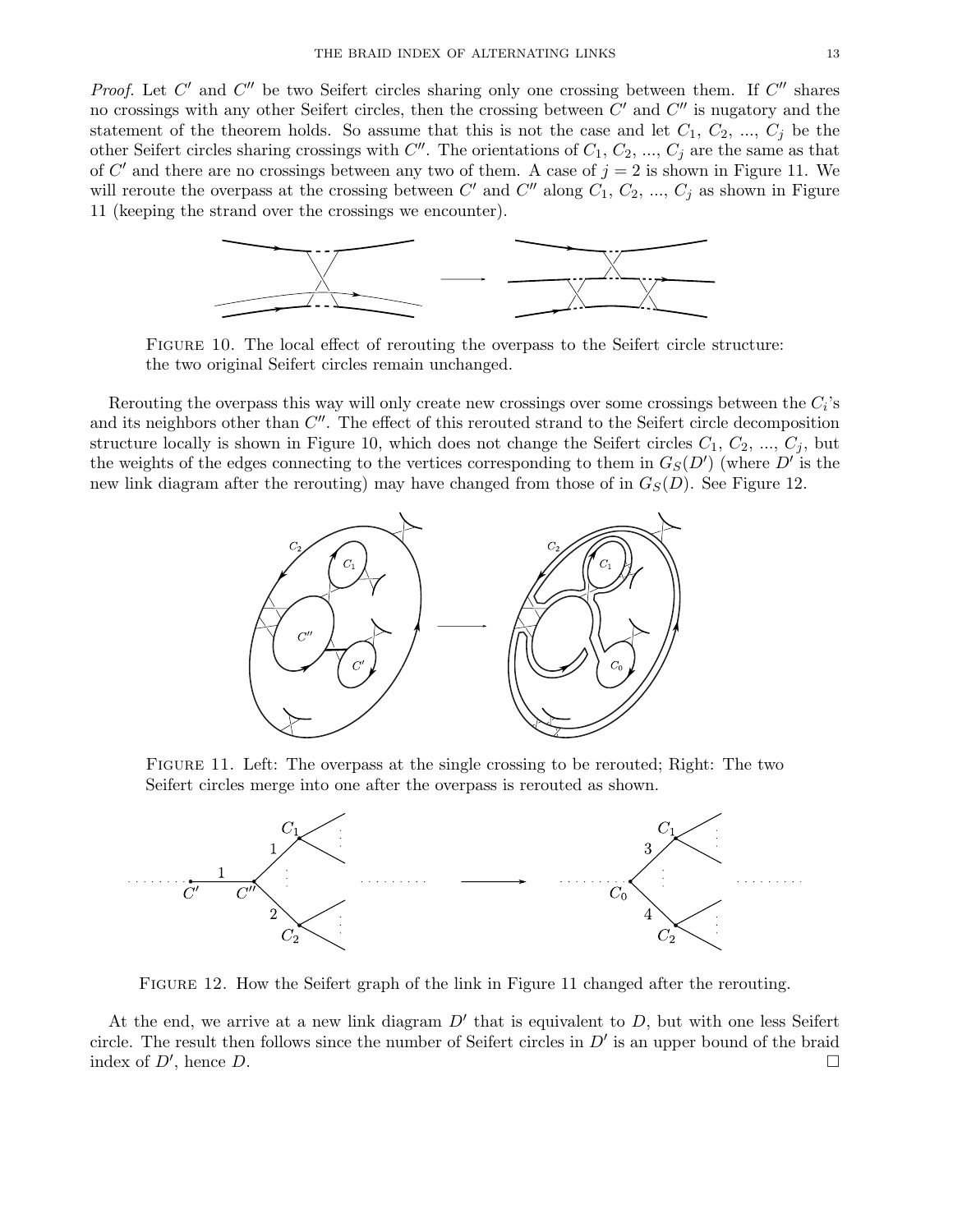If D is a reduced alternating link diagram and  $G<sub>S</sub>(D)$  contains no edges of weight one, then for any pair of Seifert circles in D that are adjacent in  $G<sub>S</sub>(D)$ , they share at least two crossings and these crossings are of the same signs (in fact all crossings on one side of any Seifert circle of D are of the same sign). Let  $\tau^+$  be the total number of positive crossings in D,  $\sigma^+$  be the number of pairs of Seifert circles in D that share positive crossings, and let  $\tau^-$  be the total number of negative crossings in D,  $\sigma^-$  be the number of pairs of Seifert circles in D that share negative crossings. We are now ready to prove our main theorem.

*Proof of Theorem 1.1.* " $\Longrightarrow$ " If the braid index of D is n then  $G_S(D)$  is free of edges of weight 1 by Theorem 5.4.

"⇐=" We will prove this in two steps. In the first step, we construct a specific leaf vertex in  $\mathcal{U} \in \mathcal{F}^+(D)$  whose contribution to  $P(D, z, a)$  contains a term of the form  $(-1)^{t^-(\mathcal{U})} z^{t(\mathcal{U})-n+1} a^{n-w(D)-1}$ , where  $t^-(\mathcal{U}) = \tau^- - 2\sigma^-$  and  $t(\mathcal{U}) = \tau^+ + \tau^- - 2\sigma^-$ . Similarly we construct a specific leaf vertex in  $\mathcal{V} \in$  $\mathcal{F}^-(D)$  whose contribution to  $P(D, z, a)$  contains a term of the form  $(-1)^{t^-(\mathcal{V})+n-1}z^{t(\mathcal{V})-n+1}a^{-n-w(D)+1}$ , where  $t^-(V) = \tau^+ - 2\sigma^+$  and  $t(V) = \tau^- + \tau^+ - 2\sigma^+$ . In the second step we show that if a leaf vertex  $\mathcal{U}' \in \mathcal{F}^+(D)$  makes a contribution to the  $a^{n-w(D)-1}$  term in  $P(D, z, a)$ , then  $t^-(\mathcal{U}') \leq \tau^- - 2\sigma^-$ . Similarly, if a leaf vertex  $\mathcal{V}' \in \mathcal{F}^{-}(D)$  makes a contribution to the  $a^{-n-w(D)+1}$  term in  $P(D, z, a)$ , then  $t^-(\mathcal{V}') \leq \tau^+ - 2\sigma^+$ .

Combining the results of the these two steps will then lead to the conclusion of the theorem since the result from the second step implies that  $t(\mathcal{U}') \leq \tau^+ + \tau^- - 2\sigma^-$  and  $t(\mathcal{V}') \leq \tau^- + \tau^+ - 2\sigma^+$ . So  $\tau^+ + \tau^- - 2\sigma^-$  is the maximum power of z in the coefficient of the  $a^{n-w(D)-1}$  term in  $P(D, z, a)$  and  $\tau^- + \tau^+ - 2\sigma^+$  is the maximum power of z in the coefficient of the  $a^{-n-w(D)+1}$  term in  $P(D, z, a)$ . Furthermore, these maximum powers can only be contributed from  $\mathcal{U}' \in \mathcal{F}^+(D)$  and  $\mathcal{V}' \in \mathcal{F}^-(D)$ that are obtained by smoothing all positive crossings of  $D$  and all negative crossings of  $D$  except two between each pair of Seifert circles sharing negative crossings in the case of  $\mathcal{U}'$ , and by smoothing all negative crossings of  $D$  and all positive crossings of  $D$  except two between each pair of Seifert circles sharing positive crossings in the case of  $\mathcal{V}'$ . Apparently any such  $\mathcal{U}'$ ,  $\mathcal{V}'$  will make exactly the same contributions to  $P(D, z, a)$  as that of U and V. Thus  $E = n - w(D) - 1$  and  $e = -n - w(D) + 1$ . So  $E - e = 2(n-1)$  and  $(E - e)/2 + 1 = a$ -span $/2 + 1 = n$  and the theorem follows.

Step 1. Choose a castle that is free of trapped Seifert circles. Let  $C_0$  be the base Seifert circle of the castle with starting point p and ending point q on its floor. Let us travel along  $D$  starting at p.

Case 1. The crossings between  $C_0$  and its adjacent Seifert circles are all positive. If  $C_0$  is clockwise, then we need to apply the descending rule. We will encounter the first crossing from its under strand. We will stay with the component obtained by smoothing this crossing. So we are still traveling on  $C_0$  after this crossing is smoothed. We then encounter the next crossing from its under strand and we can again smooth this crossing. Repeating this process, we arrive the first component of  $U$  by smoothing all the crossings between  $C_0$  and its adjacent neighbors. If  $C_0$  is counter clockwise then we will be applying the ascending rule and we can also obtain a component of  $U$  by smoothing all crossings along  $C_0$ . It is apparent that after we remove this new component from the diagram, the resulting new diagram is still alternating and has  $n-1$  Seifert circles left.

Case 2. The crossings between  $C_0$  and its adjacent Seifert circles are all negative. If  $C_0$  is clockwise, then we need to apply the descending rule. Let  $C_1$  be the first Seifert circle with which  $C_0$  shares a crossing as we travel along  $C_0$  from p. In this case we encounter the first crossing from its over strand. Therefore we have no choice but to keep this crossing. This moves us to  $C_1$ . Keeping in mind that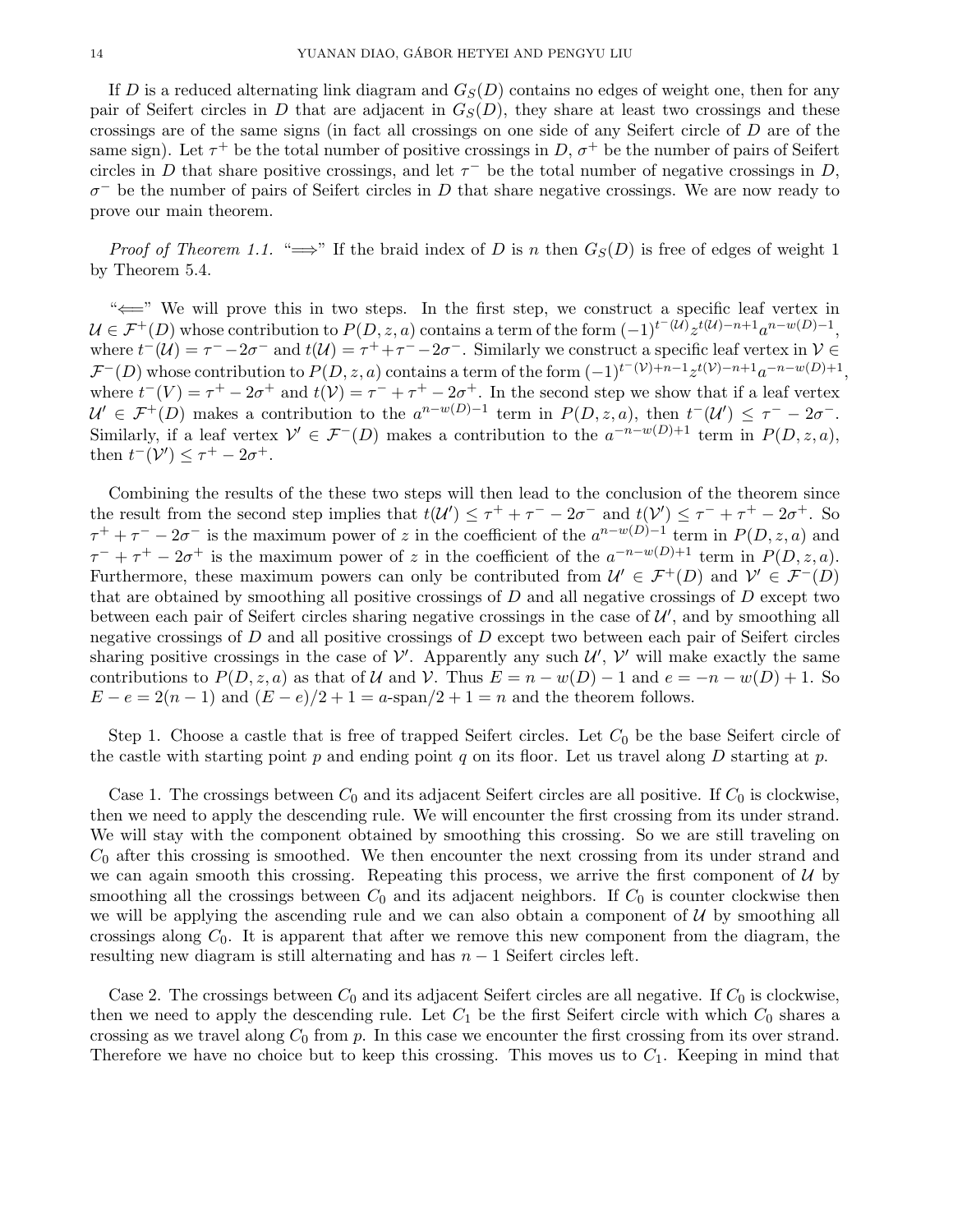by the given condition  $C_0$  and  $C_1$  share at least two crossings and all crossings between  $C_1$  and  $C_0$ are on the floor of  $C_1$  above  $F_0$ , as we travel on  $F_1$  toward the last crossing between  $C_1$  and  $C_0$ , we encounter each crossing from an under strand as one can check. So we can smooth all crossings we encounter (either between  $C_1$  and  $C_0$  or between  $F_1$  and  $F_2$  before we reach the last crossing between  $C_1$  and  $C_0$ . We then flip the last crossing to return to  $C_0$ . If  $C_0$  is adjacent to more Seifert circles, we repeat the same procedure. Finally we return to the ending point of  $F_0$  and back to the starting point. See Figure 13 for an illustration, where a case of two floors on top of  $F_0$  is shown.



Figure 13. How to construct a component starting from a base Seifert circle with negative crossings with its neighbors.

Since smoothing crossings does not change the alternating nature of a diagram, removing this newly created component will keep the resulting diagram alternating as one can easily see from Figure 13. In fact, the new diagram is equivalent to the one obtained by smoothing all crossings encountered by the maximum path of the new component (with the new component removed). So it contains  $n-1$  Seifert circles. If  $C_0$  is counter clockwise, the above argument is the same after we replace the descending algorithm by the ascending algorithm.

So in both cases we created a component and the remaining new diagram is still alternating and contains one less Seifert circle than before. Thus this process can be repeated, at the end we obtain U, which contains n components (each one is an IS circle). And by the way U is obtained, all positive crossings have been smoothed, and between any pair of Seifert circles that share negative crossings, all but two crossings are smoothed.  $\nu$  is obtained in a similar manner in which all negative crossings are smoothed, and between any pair of Seifert circles that share positive crossings, all but two crossings are smoothed. This finishes Step 1.

Step 2. Consider a leaf vertex  $\mathcal{U}' \in \mathcal{F}^+(D)$  that makes a contribution to the  $a^{n-w(D)-1}$  term in  $P(D, z, a)$ . By Lemma 5.2, the maximum path of each component of  $\mathcal{U}'$  is bounded within its defining castle. Let  $\Gamma_1$  be the first component of  $\mathcal{U}'$ . Consider a horizontal segment of the maximum path that represents a local maximum. We leave it to our reader to verify that we will never encounter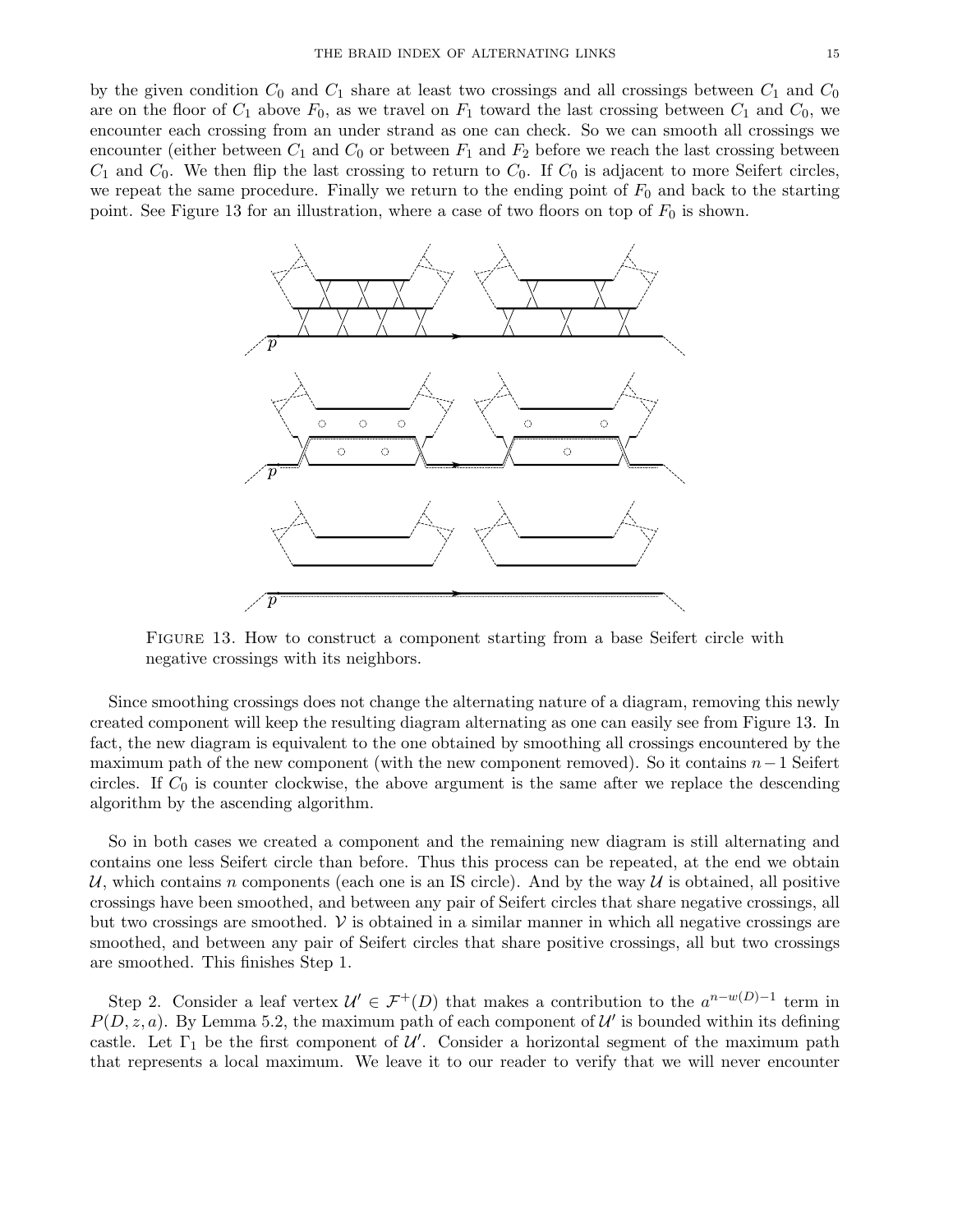a negative crossing to the left side of  $\Gamma_1$ , and all crossings to the right of  $\Gamma_1$  are positive and are smoothed. Thus, for a given pair of Seifert circles in D that share negative crossings, if  $\Gamma_1$  crosses from one to the other, then at least two crossings between them are not smoothed. If  $\Gamma_1$  does not cross from one to the other, then removing  $\Gamma_1$  may change parts of these two Seifert circles but will not affect the crossings between these two Seifert circles. The same argument can then be applied to the next component  $\Gamma_2$ , and so on. It follows that for each pair of Seifert circles sharing negative crossings, at least two crossings cannot be smoothed in  $\mathcal{U}'$ . That is,  $\mathcal{T}^{-}(\mathcal{U}') \leq \tau^{-} - 2\sigma^{-}$ . Similarly, we have  $\mathcal{T}^{-}(\mathcal{V}') \leq \tau^{+} - 2\sigma$ <sup>+</sup>.

### 6. Further discussions

An immediate consequence of Theorem 1.1 is that if  $D$  is a reduced alternating link diagram and  $G<sub>S</sub>(D)$  is free of cycles (a tree in the case that link is non-splittable), then the braid index of D is the number of Seifert circles in D since an edge of weight one corresponds to a nugatory crossing in D which do not exist when D is reduced. From the point view of a Seifert graph, one can compare the previously known results to our result. For example, in [14], Murasugi showed that if a reduced alternating link diagram is a star product of elementary torus links (namely torus links of the form  $(2, k)$  with  $k \geq 2$ ), then the braid index of the link equals the number of Seifert circles in the diagram. Links obtained this way include reduced alternating closed braids, for which we gave an alternative proof in [10]. The Seifert graph of such a link diagram is a single path.

For two Seifert circles of a link diagram D sharing one single crossing, call them a *mergeable pair* since the operation used in the proof of Theorem 5.4 merges them into one Seifert circle. Two mergeable pairs are said to have distance k if the shortest path in  $G<sub>S</sub>(D)$  from any vertex corresponding to a Seifert circle in one mergeable pair to that a vertex corresponding to a Seifert circle in the other mergeable pair contains  $k$  edges. Since the operation in the proof of Theorem 5.4 used to combine a mergeable pair of Seifert circles does not affect the mergeable pairs that are of a distance  $k \geq 2$  away, this operation can be applied to these "far away mergeable pairs", which gives us the following more general result about a link diagram that is not necessarily alternating.

**Theorem 6.1.** If a link diagram D contains m mergeable pairs such that each pair is of a distance at least 2 from the rest, then the braid index of D is at most  $n - m$ , where n is the number of Seifert circles of D.

Corollary 6.2. If a link diagram D contains m mergeable pairs such that each pair is of a distance at least 2 from the rest, then a-span/2 + 1  $\leq$  n – m for the a-span of  $P(D, z, a)$  where n is the number of Seifert circles of D. In particular, if the equality holds, then the braid index of D is equal to  $n-m$ .

Of course, a natural next step would be identify those alternating links whose reduced alternating diagrams contain edges of weight one in their Seifert graphs, for which the equality in the above generalized MFW inequality holds.

# Acknowledgement

The research of the second author was partially supported by a grant from the Simons Foundation  $(\#245153 \text{ to Gábor Hetvei}).$